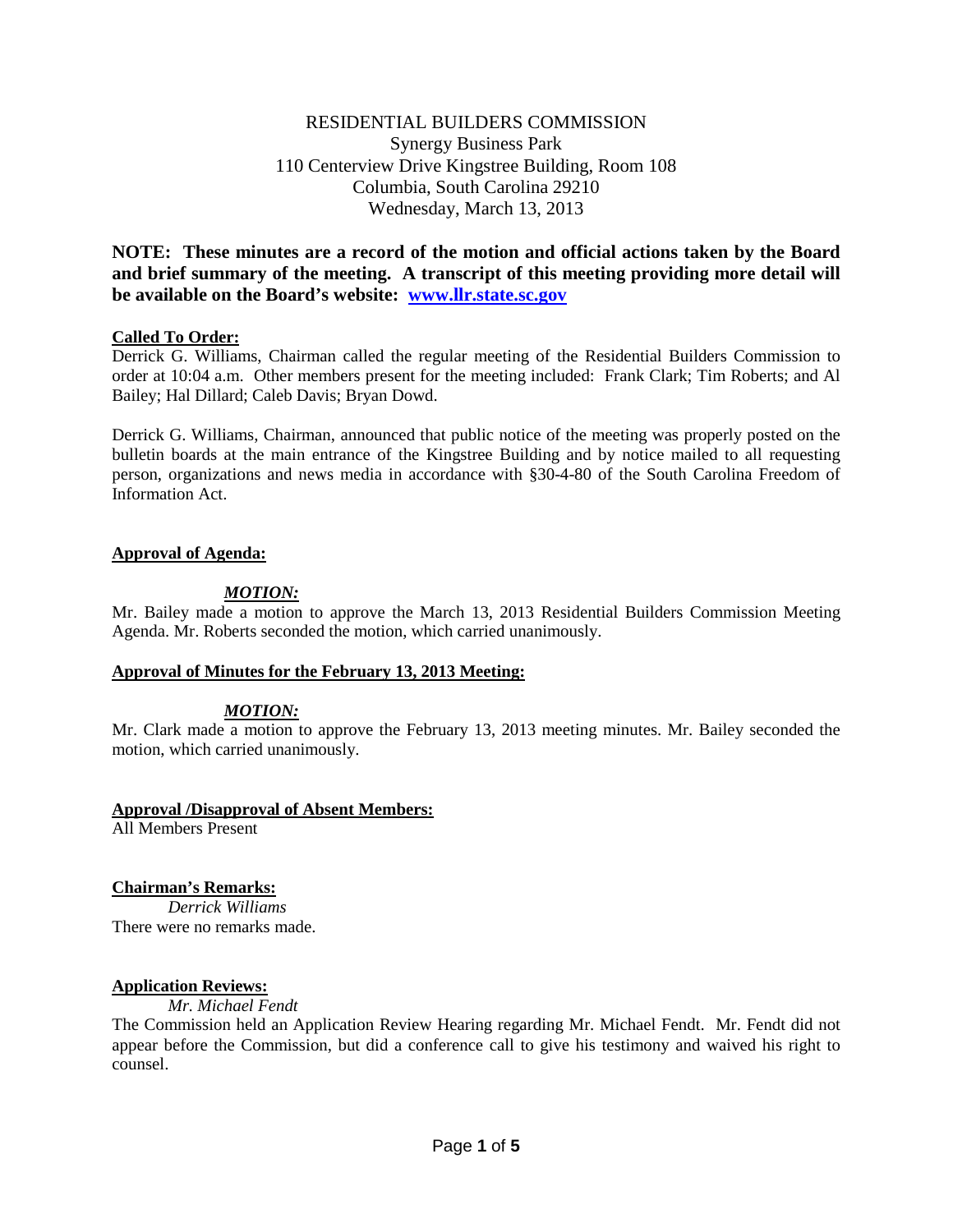# *MOTION:*

Mr. Bailey made a motion to allow Mr. Fendt to take exam upon receipts of permits. Mr. Roberts seconded the motion, which did not carry unanimously. Hal Dillard opposed.

## *(This proceeding was recorded by a court reporter in order to produce a verbatim transcript if requested in accordance with the law.)*

### Mr. *Dale Rogers*

The Commission held an Application Review Hearing regarding Mr. Dale Rogers. Mr. Rogers appeared before the Commission to present testimony and waived his right to counsel.

### *MOTION:*

Mr. Dowd made a motion to allow Mr. Rogers to get license upon information on the Order issued by Building Official. Mr. Dillard seconded the motion, which carried unanimously.

### *(This proceeding was recorded by a court reporter in order to produce a verbatim transcript if requested in accordance with the law.)*

### *Mr. Robert Hanawalt*

The Commission held an Application Review Hearing regarding Mr. Robert Hanawalt. Mr. Hanawalt appeared before the Commission to present testimony and waived his right to counsel.

### *MOTION:*

Mr. Clark made a motion to allow Mr. Hanawalt to take the exam. Mr. Dillard seconded the motion, which did not carry unanimously. Mr. Bailey and Mr. Roberts opposed.

## *(This proceeding was recorded by a court reporter in order to produce a verbatim transcript if requested in accordance with the law.)*

#### *Mr. Joao Vogel*

The Commission held an Application Review Hearing regarding Mr. Joao Vogel. Mr. Vogel appeared before the Commission to present testimony and waived his right to counsel.

#### *MOTION:*

Mr. Bailey made a motion to allow Mr. Vogel to take exam. Mr. Clark seconded the motion, which carried unanimously.

## *(This proceeding was recorded by a court reporter in order to produce a verbatim transcript if requested in accordance with the law.)*

#### *Ms. Jody Speagle*

The Commission held an Application Review Hearing regarding Ms. Jody Speagle. Ms. Speagle appeared before the Commission to present testimony and waived her right to counsel.

## *MOTION:*

Mr. Dillard made a motion to go into executive session. Mr. Dowd seconded the motion, which carried unanimously.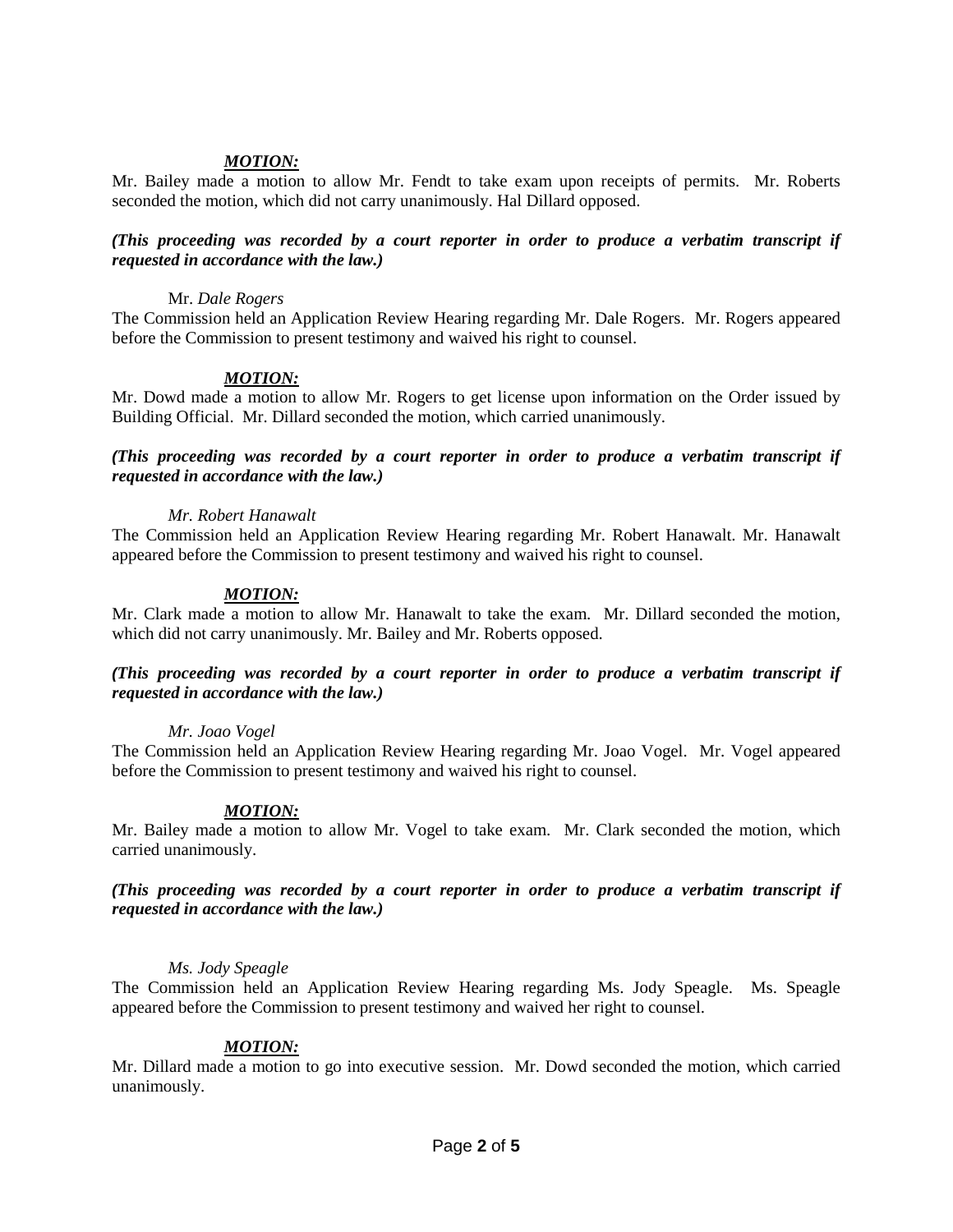#### *MOTION:*

Mr. Bailey made a motion to come out of executive session. Mr. Dowd seconded the motion, which carried unanimously.

### *MOTION:*

Mr. Bailey made a motion to deny Ms. Speagle's request to get license. Mr. Roberts seconded the motion, which carried unanimously.

### *(This proceeding was recorded by a court reporter in order to produce a verbatim transcript if requested in accordance with the law.)*

### *Mr. Donnie Grice*

The Commission held an Application Review Hearing regarding Mr. Donnie Grice. Mr. Grice appeared before the Commission to present testimony and waived his right to counsel

### *MOTION:*

Mr. Bailey made a motion to allow Mr. Grice to get his license. Mr. Davis seconded the motion, which did not carry unanimously. Mr. Clark and Mr. Dillard opposed.

#### *Mr. Daron Stalvey*

The Commission held an Application Review Hearing regarding Mr. Daron Stalvey. Mr. Stalvey appeared before the Commission to present testimony and waived his right to counsel

### *MOTION:*

Mr. Roberts made a motion to allow Mr. Stalvey to get his license. Mr. Bailey seconded the motion, which carried unanimously.

#### *Mr. Barry Bryant*

The Commission held an Application Review Hearing regarding Mr. Barry Bryant. Mr. Bryant appeared before the Commission to present testimony and waived his right to counsel

## *MOTION:*

Mr. Davis made a motion to allow Mr. Bryant to take exam. Mr. Dowd seconded the motion, which carried unanimously.

#### *Mr. Richard Therien*

The Commission held an Application Review Hearing regarding Mr. Richard Therien. Mr. Therien appeared before the Commission to present testimony and waived his right to counsel.

#### *MOTION:*

Mr. Bailey made a motion to allow Mr. Therien to get his license, but has to carry a \$15,000 bond at all times and provide credit report for next three renewals. Mr. Davis seconded the motion, which carried unanimously.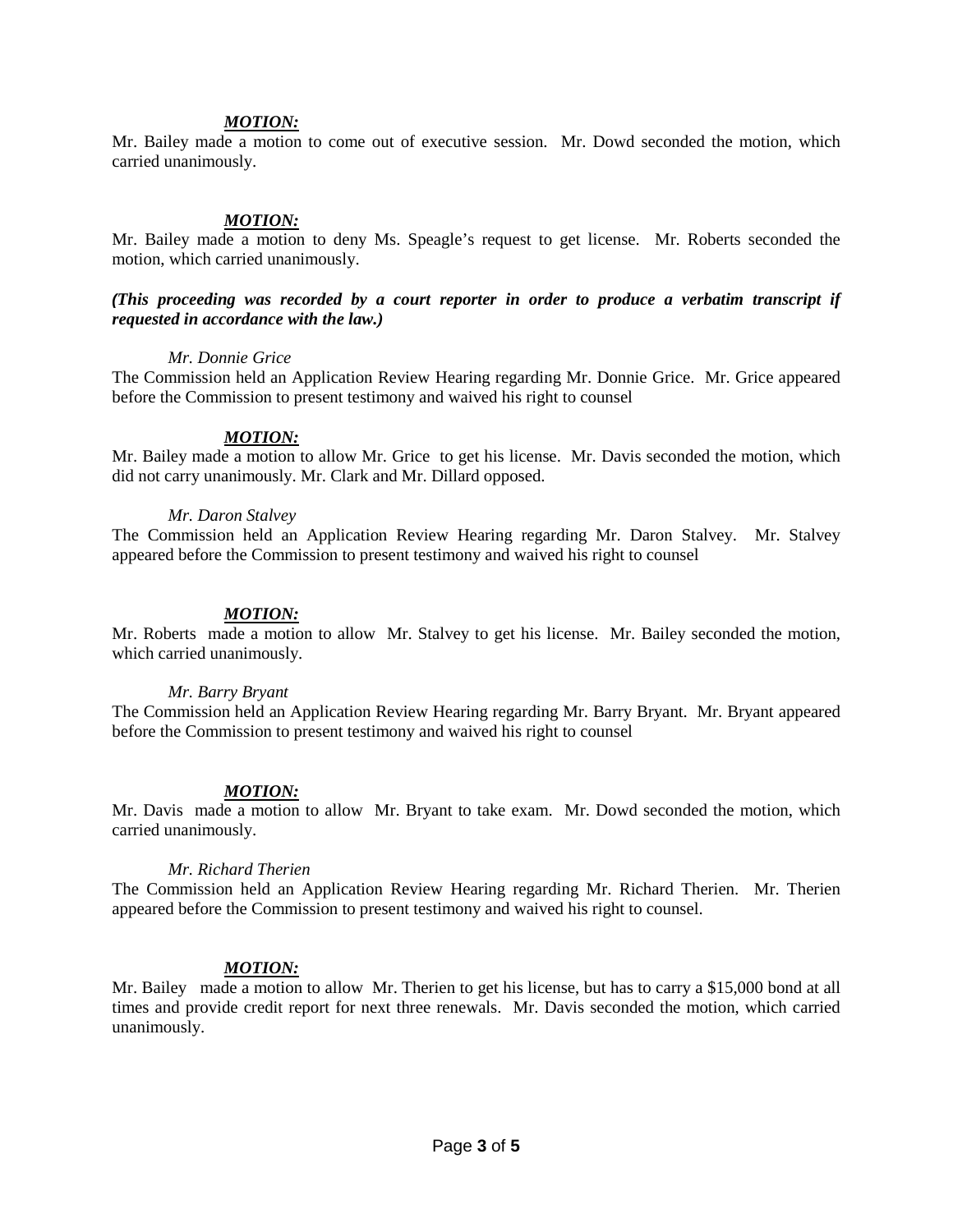### *Mr. Arthur Scott*

The Commission held an Application Review Hearing regarding Mr. Arthur Scott. Mr. Scott did not appear.

### **Motion for Reinstatement:**

*Mr. C.E.Bateson*

The Commission held an reinstatement review hearing regarding Mr. C.E. Bateson. Mr. Bateson appeared before the Commission to present testimony and waived his right to counsel.

## *MOTION:*

Mr. Bailey made a motion to allow Mr. Bateson to reinstate his license. Mr. Davis seconded the motion, which carried unanimously.

### **Approval of Administrators Report and Recommendation:**

*Mr. Kenneth Willard, Case #2012-156*

The Board held a Final Hearing regarding Mr. Kenneth Willard *MOTION:*

Mr. Clark made a motion to uphold Recommendation. Mr. Davis seconded the motion, which carried unanimously.

### *Mr. Willie Black, Case #2011-132*

The Board held a Final Hearing regarding Mr. Willie Black

## *MOTION:*

Mr. Roberts made a motion to go into executive session. Mr. Dowd seconded the motion, which carried unanimously.

## *MOTION:*

Mr. Bailey made a motion to come out of executive session. Mr. Dowd seconded the motion, which carried unanimously.

## *MOTION:*

Mr. Bailey made a motion to allow Mr. Black to reinstate his license; has 45 days to pay homeowner\$4860.00 and provide Janet Baumberger proof that the amount has been paid. If the amount is not paid the homeowner can request \$4860.00 from the bonding company. Mr. Roberts seconded the motion, which carried unanimously.

#### **Re-election of Officers:**

Mr. Bailey made a motion to allow Derrick Williams to continue his role as chairman. Mr. Dowd seconded the motion, which carried unanimously.

Mr. Roberts made a motion to allow Al Bailey to continue his role as Vice President. Mr. Dowd seconded the motion, which carried unanimously.

#### **Review of Statutes, Regulations, Policies and Procedures:**

Please see transcript from board meeting for a complete explanation

## **Administrator's Remarks:**

*Janet Baumberger-*None